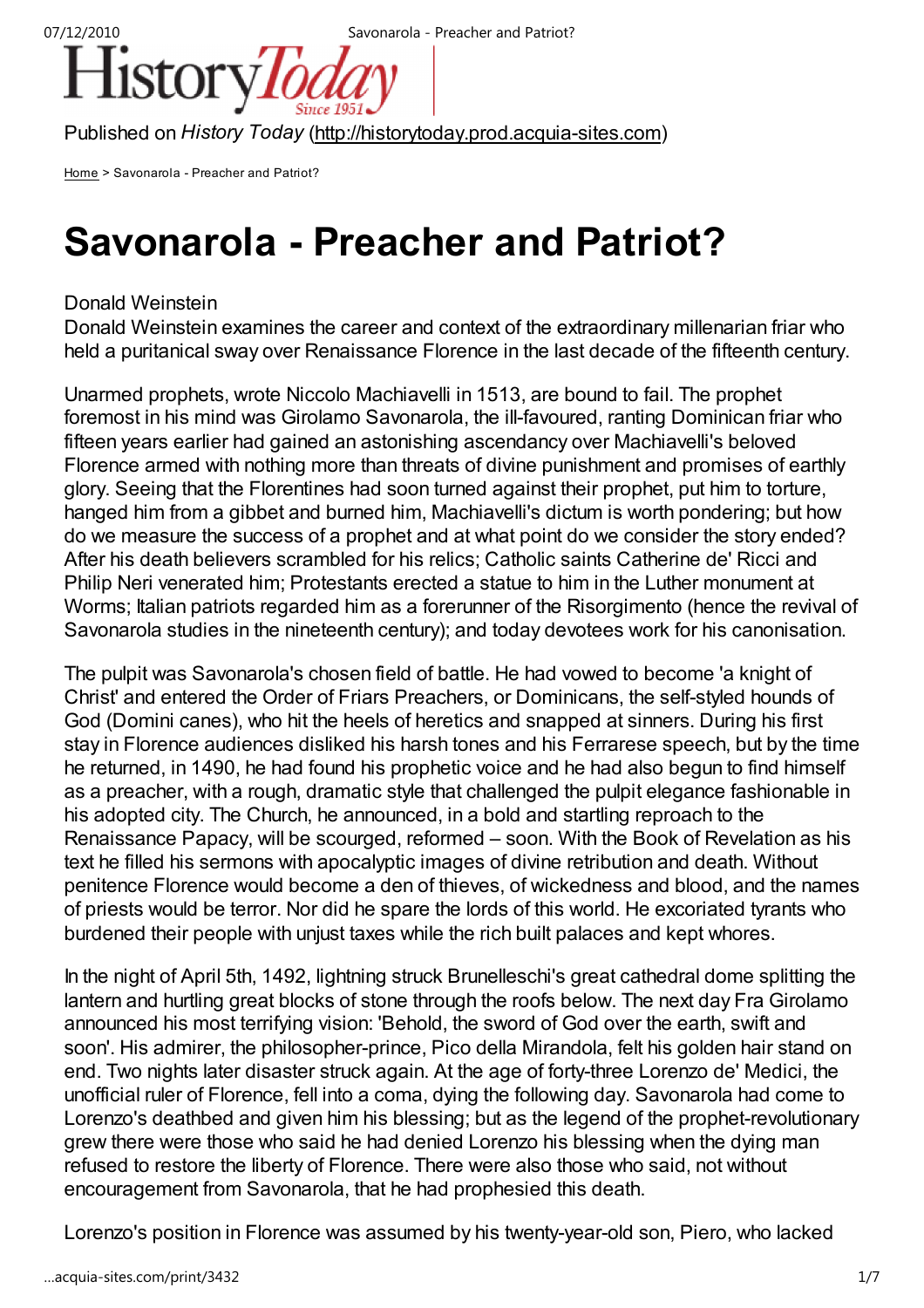his father's glamour, his courage, and his experience in handling touchy patricians. Within months many of the primati had become resentful of Piero and were quarrelling among themselves. Their unease was reflected in the populace at large, already made fearful by the mounting stridency of Savonarola's preaching. In national politics too Lorenzo's fine diplomatic hand was missed. In 1454, at Lodi, the major Italian governments had brought peace to Italy by devising a balance of power and providing for its co-operative enforcement. For thirty years their Lega Italica hail kept the general peace with more success than its own pragmatic inventors could have hoped for. The Medici closely identified themselves with this policy of equilibrium and collective security and, for the most part, Florence supported the League. But now a mortal hatred between the rulers of Milan and Naples threatened to destroy the balance. While the other states jockeyed for positions of safety, Piero de' Medici let himself be caught up in the quarrel, taking the side of Naples against Lodovico il Moro of Milan.

On Italy's northern horizon an even greater menace was preparing. The French monarchy, recovered from the Hundred Years War and strengthened by the acquisition of Burgundy and Brittany, was gearing itself up to assert its thirteenth-century claim to the Neapolitan throne. In the ultimate betrayal of Lodi, Lodovico Sforza of Milan urged the French king on, promising money and troops. By late 1492 and increasingly in 1493 Italian merchants and diplomats were reporting from France that Charles VIII was preparing for the conquest of Naples. Prophets there hailed him as the New Charlemagne who would reform the Church, conquer the Infidel, and unite the world under an Angelic Pope.

In Florence, between Advent 1493 and Lent 1494, the prophetic voice of Savonarola grew more strident and more urgent, with images of gladius Dei, God's sword, hanging by a thread over the city. Later he and his devotees would recall that he had prophesied the coming of Charles VIII, the New Cyrus, before it was known to anyone. The surviving texts of his sermons do not support this claim, although by the winter of 1493-94 he as well as others could see that invasion was imminent. In October 1494, Charles VIII crossed the Alps into Italy. The reported size of the French army, some 40,000 men with the latest in heavy siege guns, and the ease with which Charles moved after he crossed the Alps, were terrifying. The first to feel the shock was Florence, where the invasion triggered revolution. After initially supporting Naples and rejecting all French requests for free passage through Tuscany, Piero de' Medici panicked when the king approached, surrendering to him Florence's key fortresses, including those in Livorno and Pisa. When the Florentines learned this they rose up and drove Piero and his two brothers from the city, ending sixty years of Medici domination.

In rage, fear and exultation they turned for guidance to Girolamo Savonarola who for months had been predicting the coming Flood and preparing the Ark of Penitence. The city waited as the prophet of God intervened with the new Cyrus to protect the Children of Israel from Babylonian Captivity. Savonarola assured grateful audiences that Florence had escaped God's wrath because it was a chosen city, marked out for a special role in the new dispensation, and that an alliance with the French was part of God's plan. Sceptics who pointed out that this contradicted earlier prophecies of disaster, or who grumbled because the king had not restored Pisa or the border fortresses while extracting a huge subvention from the Florentines, were drowned out in the chorus of thanksgiving and exaltation. Florence had been delivered from Piero's tyranny and from God's wrath.

Sceptics found it even more difficult to challenge Savonarola's credibility as a champion of the popolo. With the expulsion of the Medici he was not slow to remind his audiences how he had taken their side against the rich and powerful in the days of the Magnificent Lorenzo. In the discussions of a new constitution that began after the expulsion of the Medici, Girolamo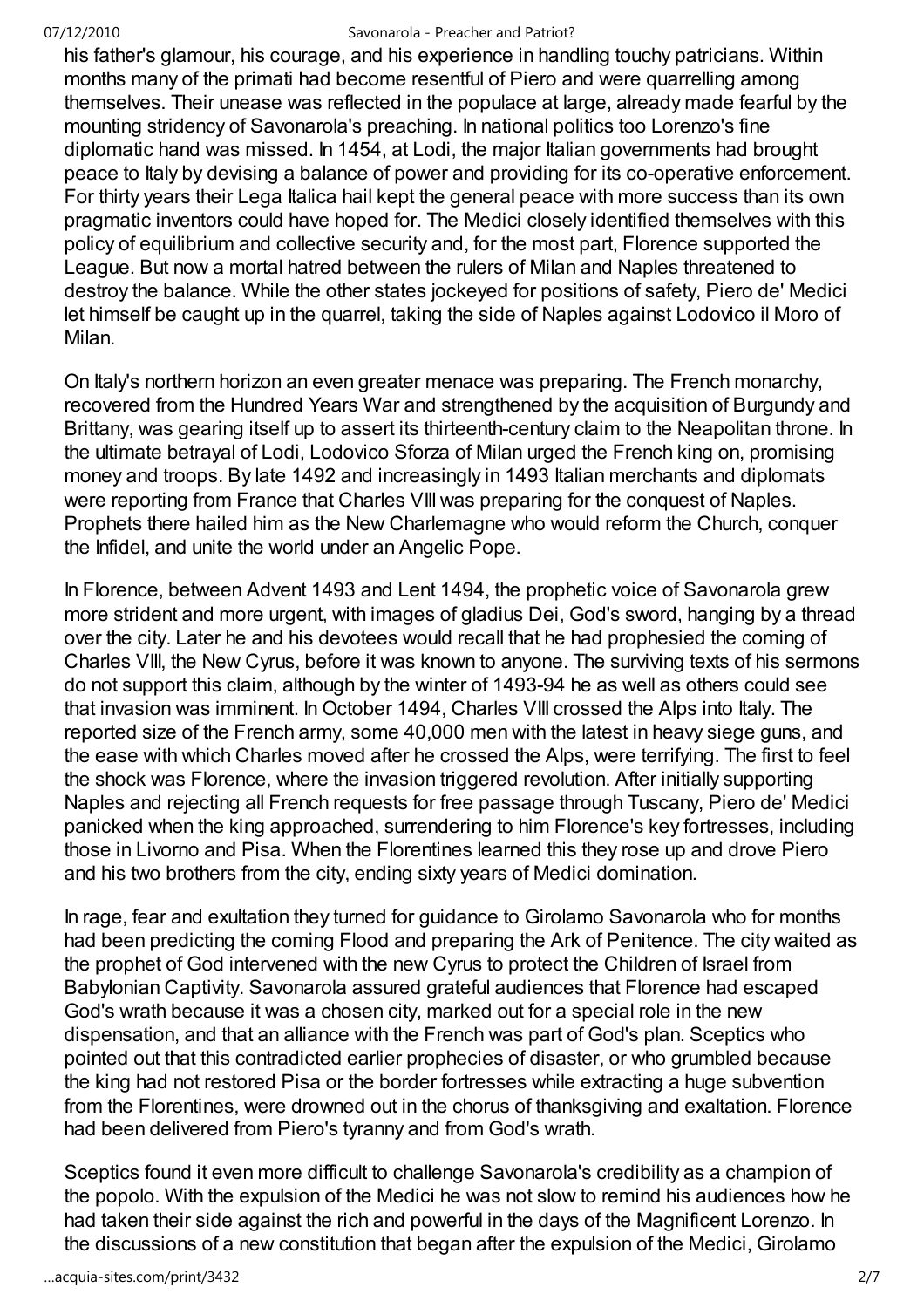threw his support to a broadly-based republic. Like so many of his contemporaries (and many republican theorists for centuries to come), he found his model in the Venetian constitution, especially in its Grand Council, an hereditary sovereign body with broad legislative, judicial, and appointive powers. The primati were forced to concede to popular pressure and endorse a Consiglio Maggiore. As sponsor of the council, Savonarola was now hailed as the father of the new republic.

Charles entered Rome on January 4th, 1495, and Naples a month later. But the dim-witted king had no idea what he was to do with his easy conquest, nor, it transpired, did he have a serious plan for crusade. In May, learning that the pope and the Duke of Milan were organising a Holy League for Italian resistance, he abandoned Naples to make his way home. At Poggibonsi, south of Florence, Savonarola met Charles who demanded more money and promised a speedy return to Italy. Savonarola returned to the city reporting a long and fruitful audience in which he had reminded the king of his sacred mission and received splendid promises. He also reported new revelations of Florence's glorious future.

However brief and inglorious, the French expedition of 1494 not only convinced the Florentines that Savonarola was a prophet; it was the water- shed – Savonarola's Flood if you will – that swept Italy into a new and disastrous era. To understand the dimensions of the cataclysm we need to see it in its historical perspective. In the Middle Ages Italy had been the favourite area of conquest for invaders from every part of Europe, while in the twelfth and thirteenth centuries it was the main battlefield of the papal Guelfs and imperial Ghibellines, each claiming the legacy of 'universal' Rome. The Italian self-governing cities, or communes, and feudal signories had grown in the shadow of the two superpowers, alternately profiting and suffering from their violent rivalry. Every city had its papalists and its imperialists, the ideological and geopolitical wars of the Guelfs and Ghibellines fusing with the local issues of class and faction to write a bloody chapter of Italian history.

But by the late thirteenth century the struggle between Popes and Emperors had played itself out leaving the communes and other Italian powers alone in the field. The collapse of universal authority meant that for the next two hundred years Italy, the garden of the Empire, was virtually closed to foreign invaders, and the search for the New Rome left to the fantasies of poets and prophets. In these two centuries the communes acquired a degree of political and administrative sophistication unmatched anywhere in Europe. In expanding their borders as well as the range of their competence, communes became city-states, brought to maturity and rich variety at Milan, Venice, Verona, Genoa, Mantua, Ferrara, Urbino, Florence, Lucca, Pisa, Siena, and many smaller places. Where communes were weak or absent, more traditional forms prevailed, as in the Duchy of Savoy, the Kingdoms of Sicily and Naples, with their Hispanic dynasties, and the signories of the Romagna. But even these were affected by the collapse of Papal and Imperial hegemony and were drawn into the new political culture. The Italians of the Renaissance discarded feudalism (except for its cult of nobility and chivalric violence). They revived the ancient conception of re- publican citizenship and began to explore the secular nature of politics and community, looking for alternatives to medieval political theology.

The engines that drove Renaissance states in their dealings with each other were greed, competition, mutual distrust, and secrecy. Chauvinist, acquisitive, fearful of each other, the communes had been aggressive from the start. With the removal of papal and imperial restraints they entered a more intense period of expansion, the larger, more powerful states establishing their hegemony over the smaller and weaker. Maritime cities fought each other for colonies and markets, with Genoa and Venice the big winners. In relations between governments anarchy rather than order was the rule. Paradoxically, as war became the main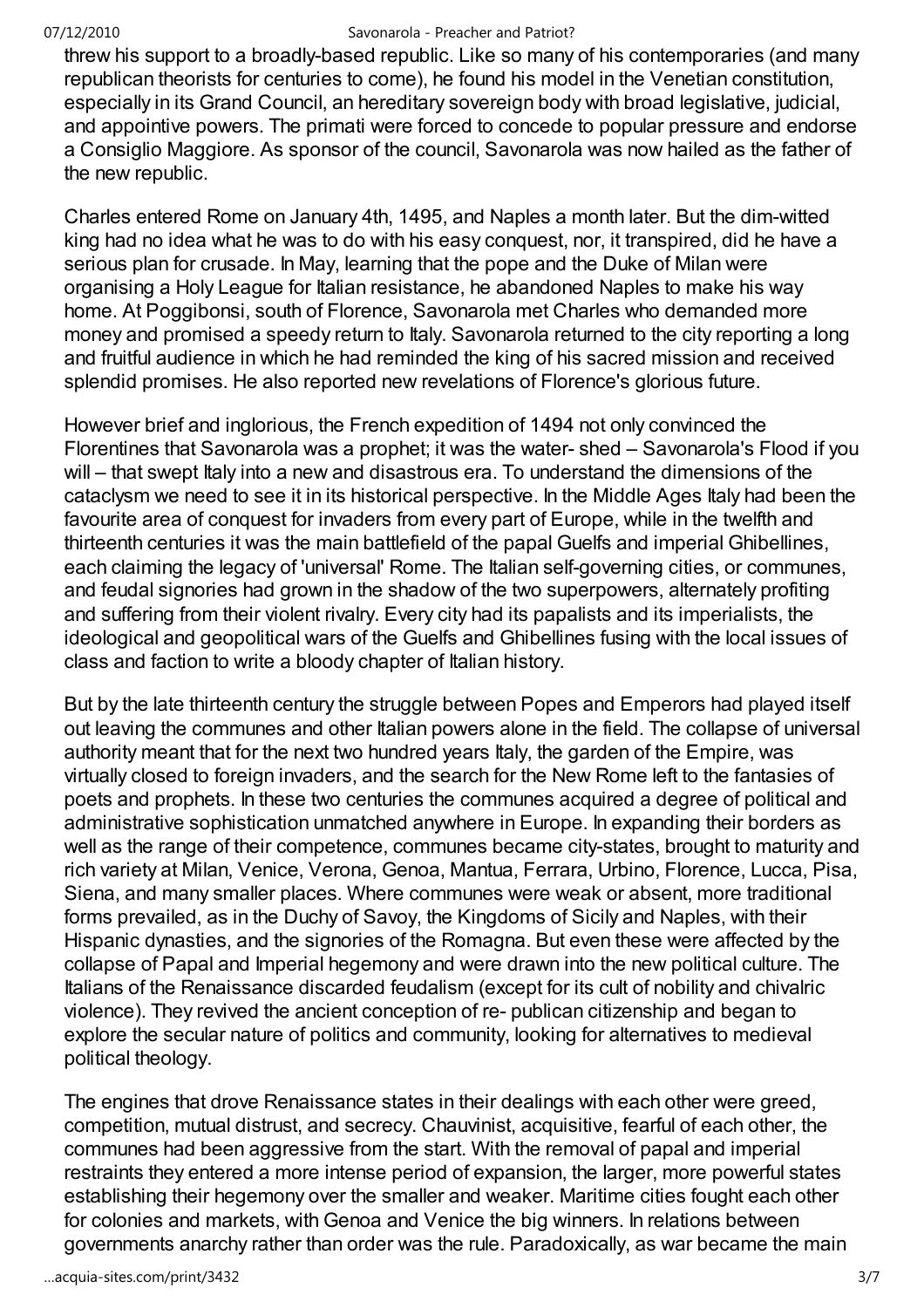business of governments, the internal trend was away from the disorderly popular regimes of the communal period toward a sterner discipline. By the fifteenth century most of the Italian republics had reconciled themselves to some form of oligarchic or authoritarian rule; none were democracies. Even Florence, which celebrated itself as the model of republican liberty, barring nobles from its chief magistracies and filling offices by election and sortition, was run by a network of propertied families, and in 1454 came under the domination of a single family, the Medici. The popolo minuto who toiled in Florence's dingy workshops and damp woollen mills were even more disenfranchised than the tiny minority of nobles, and without the nobles' compensations of wealth, status, and influence. Neither in domestic nor in external relations did the Renaissance find a practical alternative to the rule of the stronger.

In the mid-fifteenth century Italy was a geographical expression, a no-man's land of competing and warring entities. By then many of the weaker had been swallowed up by their more powerful neighbours. Italian political spare was now divided among a dozen or so important powers, endlessly making and breaking alliances and waging war on each other. Five states dominated the play: Venice, Milan, Florence, Naples, and the Papacy. They were finding it increasingly difficult to manoeuvre without knocking into each other, and their wars were growing longer and more costly. (Civilian militias had long since declined in favour of expensive mercenaries, the infamous condottieri). And there was a new worry. The Ottoman Turks had stepped up their pressures on the eastern frontiers of Europe and in the Mediterranean, even raiding the Italian coast. From the Greek Emperor in Constantinople came a stream of ambassadors appealing for a new crusade and offering to discuss the reunification of the Greek and Latin Churches. Despite papal support the crusade was a lost cause; few of Europe's rulers were disposed to spend their resources on help for Constantinople or the Holy Land. To the Italians, however, their own collective security was becoming a vital matter. Thus it is that at Lodi, a year after the fall of Constantinople to the Turks (and two years after Savonarola was born), we begin to see a glimmer of political community, of a sense of common interests and, with the formation of the Italic League, of the means for promoting them.

To Renaissance Italians, proud of their achievement as the proven heirs of ancient Latinitas and civilitas, the people who lived beyond the Alps were, as they had been to the Romans, barbari. Neither this sense of national cultural superiority nor the community spirit of Lodi had been enough to drive the barbarians from the gate in 1494; but, even while Charles was in Naples, Pope Alexander VI was forming his Holy Alliance to drive the French out in the name of Italian liberty and winning the adherence of Milan and Venice. At Fornovo, on the Taro River, the troops of the Holy League showed they were willing to shed blood for the national cause.

The chief obstacle to maintaining a solid Italian front was Florence. No combination of Papal warnings and Milanese blandishments could budge the Florentines from their conviction that they must restore the old Guelf alliance with the French. By the time Charles VIII had gone on his way, Savonarola's expanding prophetic vision linked the city and the king with a double bond of providential design and material interest. Charles, the New Cyrus, would return to initiate the New Era. Florence was the New Jerusalem and would be 'richer, more glorious, more powerful than ever'. And since no prophet believing God to he indifferent to the loss of Pisa could hope to gain a hearing in Florence, Savonarola promised that Pisa, now protected by the Venetians, would he recovered with the king's help. But this gave the members of the Holy League the mistaken impression that the French alliance was an obsession exclusive to Savonarola and therefore that he was the chief, indeed practically the only, obstacle to winning Florence over to their side. To Alexander VI the friar was the thorn in the flesh that had to be removed.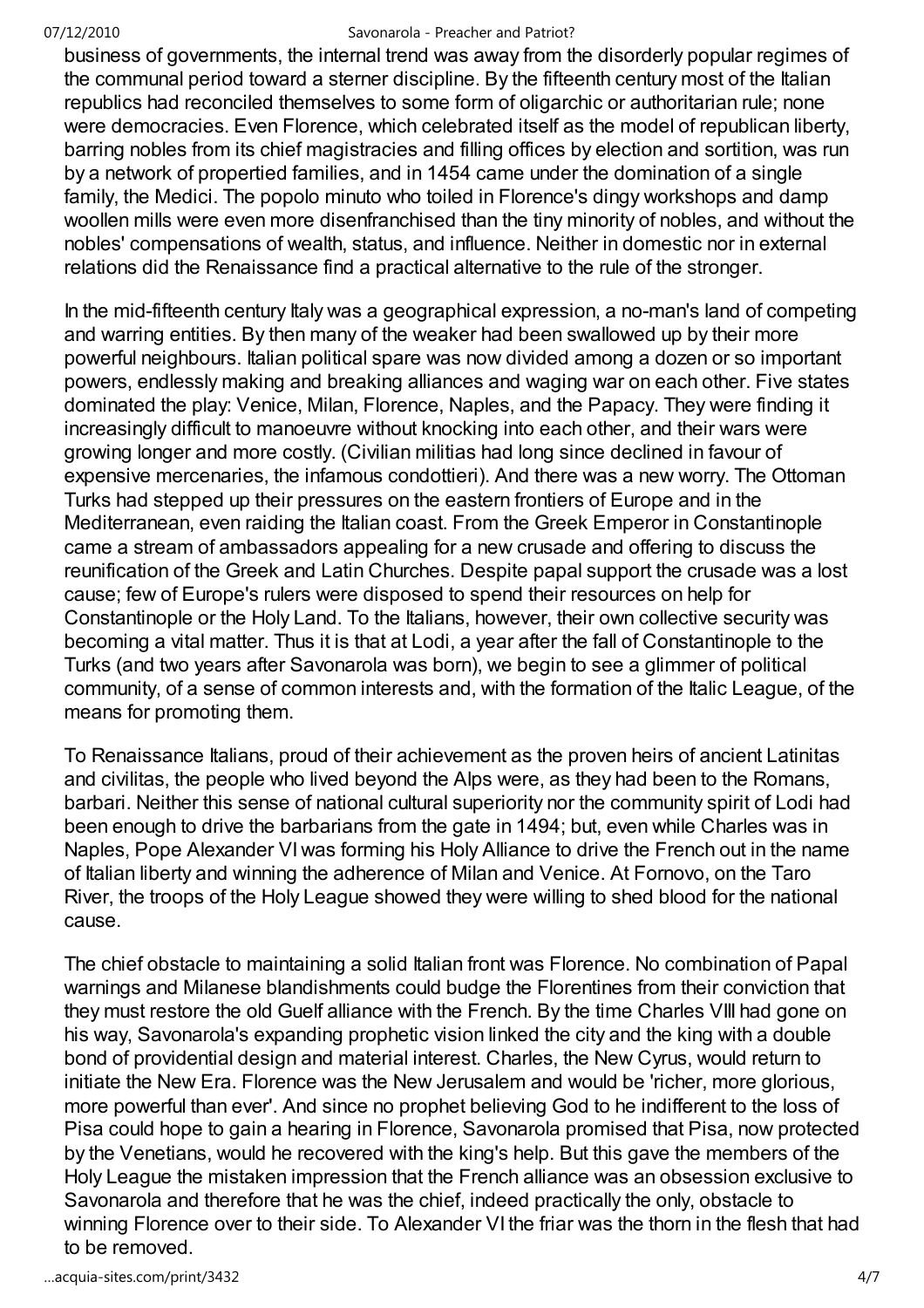Meanwhile Savonarola and his confederates laboured to build the puritan New Jerusalem. Penitence and reform were their watchwords. Their targets were gamblers, drunkards, immodest women, pederasts, profaners of holy days, and the tiepidi, those who were lukewarm in their faith. Feast-day racing and carnival licentiousness were banned or transformed into pious processions; indecent books, pictures, figurines and jewellery were heaped into great public bonfires of vanities. The city, as one historian has written, became 'a vast monastery'. It also became a battleground: in the streets, between rival gangs of boys for and against Savonarola's ascetic regime; in the pulpits, between supporters and attackers of the friar's supernatural mission; in the Palaces of the Signoria, between Frateschi, the friar's party, and Arrabbiati, the 'mad dogs' who grew increasingly rabid in their efforts to counter the friar's influence and rid the city of him. When the Frateschi were in the majority anyone who spoke ill of Savonarola publicly could expect imprisonment and torture. When the government was in the hands of the Arrabbiati they pressed Savonarola to submit to the pope, whose every effort to bring him down, including excommunication, he managed to frustrate for many months.

He was brought down at last in April 1498. To prove that Savonarola was an imposter a Franciscan critic half- heartedly proposed a trial by fire, that most medieval of ordeals. To everyone's amazement (and the great dismay of the prophet himself) Savonarola's lieutenant Fra Domenico da Pescia undertook to walk through the fire on his idol's behalf. Once the challenge had been launched and accepted no one felt able to back out, the cooler heads (including Savonarola's) privately counted on a last-minute failure of nerve on the other side. On the appointed day, April 8th, the reluctant protagonists and their associates filed into the Piazza della Signoria jammed with thousands of spectators who had come to see a miracle. The crowd's patience was strained by endless liturgical preliminaries and procedural wrangles (was it sacrilege to carry the consecrated Host in the fire? Were either of the champions fortified with amulets or magical charms?) Hours went by, a sudden rainstorm seemed to pronounce God's displeasure with the proceedings. At last an exasperated Signoria ordered the trial cancelled and the spectators dispersed.

Whatever the facts of the matter, it was Savonarola who, contrary to his own expectations, had to bear the onus of blame for the aborted spectacle since it was he who had claimed divine inspiration. Of course, the crowd's impatience for a judgement by God shows how Florence had begun to lose confidence in its prophet. Hope for the return of Charles VIII had been growing fainter, and all efforts to reconquer Pisa had failed. With the Venetians in Pisa, grain imports dropped off, the price of bread soared, and there was hunger in Florence. The pope was threatening Florence with an interdict which would have disrupted trade, bringing further misery. All this, together with recurring plague and public disorder conspired to mock Savonarola's prophetic assurance that Florence would be richer, more powerful, and more glorious than ever.

The day after the cancelled ordeal a mob stormed the monastery of San Marco and the Signoria intervened, ordering the arrest of Savonarola and his chief accomplices. Shackled and tortured over a period of six weeks, his great enterprise in ruins, Savonarola confessed that he had invented his visions and had falsely claimed divine inspiration for his prophecies.

When his signed statement was read out in the great hall of the Consiglio Maggiore which he himself had persuaded the government to build, many who had continued to believe in him now concluded that they had been duped. On May 23rd, Savonarola, and his two lieutenants, Fra Domenico, and Fra Silvestro Maruffi, were hung and burned almost on the very spot where the miracle of the ordeal had failed to take place.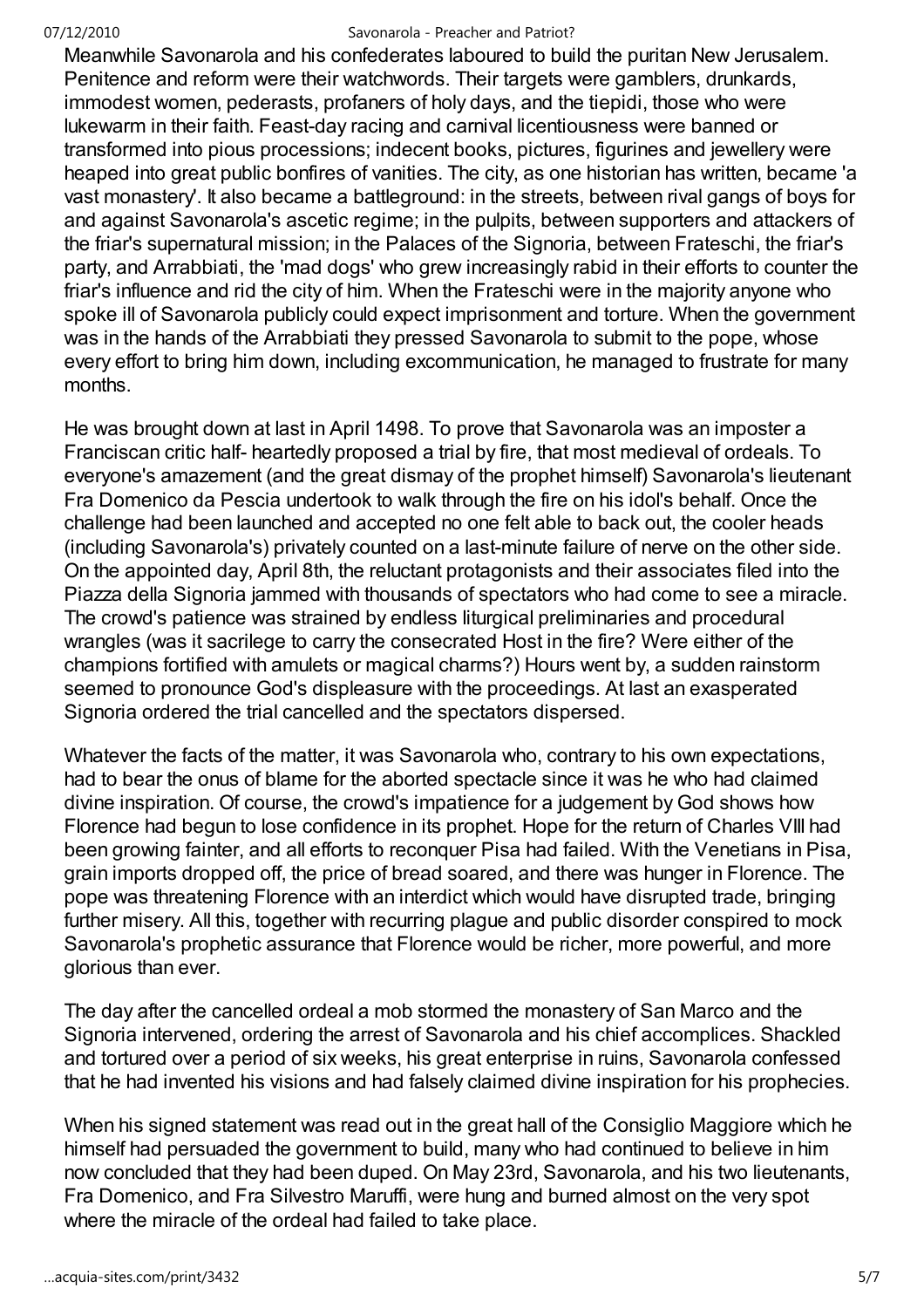The fall of Savonarola removed the immediate threat of a papal interdict. Other than frustrating puritanical impulses and dimming (but not extinguishing) millenarian expectations, little changed in Florence. The city remained loyal to the French alliance and to its governo popolare. The pope had overestimated Savonarola's importance in shaping Florentine foreign policy, which followed the dictates of civic interest as much or more than the commands of the prophet, just as his political enemies had exaggerated his importance as the mainstay of the popular republic.

What made a difference to Florence, and to all Italy, was the influx of foreign armies that followed the invasion of Charles VIII in 1494. Europe was re- covering from a long period of economic depression and political confusion and once more ambitious kings looked south to the garden of Italy. Once Charles VIII breached the wall, armies of Swiss, Germans, and Spaniards followed. The French, under Louis XII had returned in 1499 and Italy again became a battleground. French Valois faced German and Spanish Habsburgs in a protracted struggle which ended with the complete victory of the Habsburgs in 1559. Italy came under the domination of Philip II of Spain who imposed his zealous form of Catholic orthodoxy and rigid absolutism. Most of the Italian states lost either their independence or their republican regimes, or both. In Florence the Medici had been restored in 1512 by Spanish troops and again by an Imperial army in 1530, after another republican revolt fired by Savonarolan-style millenarianism. Under the watchful eye of the Spaniards Florence now became a Medici principality and a few years later the capital of the Grand Duchy of Tuscany.

In 1513, Machiavelli ended The Prince with an appeal for a leader who would liberate Italy from the barbarians. The Italians, he thought, had long ago lost their civic virtue and their military spirit, but if a novus dux skilled in politics and the art of war would unite the Italians against the invaders he might yet save his country. No such prince appeared, and by the time Machiavelli died, in 1527, the year of the Sack of Rome by Imperial troops, the handwriting was on the wall. We are now better placed to understand Machiavelli's dismissal of unarmed prophets. In their mortal crisis the Italians needed power, he thought, not paternosters. We might respond that it was not Savonarola's lack of arms but his inability to deliver on his prophecies that led to his downfall in Florence. But there is a profounder issue between Savonarola and Machiavelli and here we must agree with the author of The Prince: what the Italians needed in 1494 was a sense of their common purpose against foreign invaders, a vision of political unity, not a vision of Florence as the New Jerusalem. In this sense Machiavelli, who was able to rise above his own intense Florentine patriotism ('I love my country [Florence] more than I love my soul', he said), was more a prophet for the times than Savonarola, who was trapped, partly by his friar's mentality, partly by his identification with Florentine patriotism, in a puritanical and chauvinistic millenarianism.

Someone is hound to ask whether concerted political action was a real option for the Italians in the critical years 1494-1527. In the long view Alexander VI was surely right in constructing a Holy League against the French, and the Florentines surely wrong in refusing to join it; but such was the confusion of ends and the tentativeness of the Italian national perspective that Alexander called upon another foreign ruler, the Emperor Maximilian, to help him against the French, and a few years later Pope Julius II, despite his fervent slogan 'Out with the barbarians!', brought in the Spaniards. And suppose Machiavelli's novus dux had arisen to unite the Italians, could they have defended themselves against the might of the Habsburgs?

In short, was this one of those 'lost moments of history' of which H.R. Trevor-Roper, has written so engagingly (The New York Review of Books, October 27th 1988)? Perhaps not, the odds being so great, although it is just possible that the united Italians, fighting on their own soil with formidable combined resources of money, arms, manpower and political skills, could